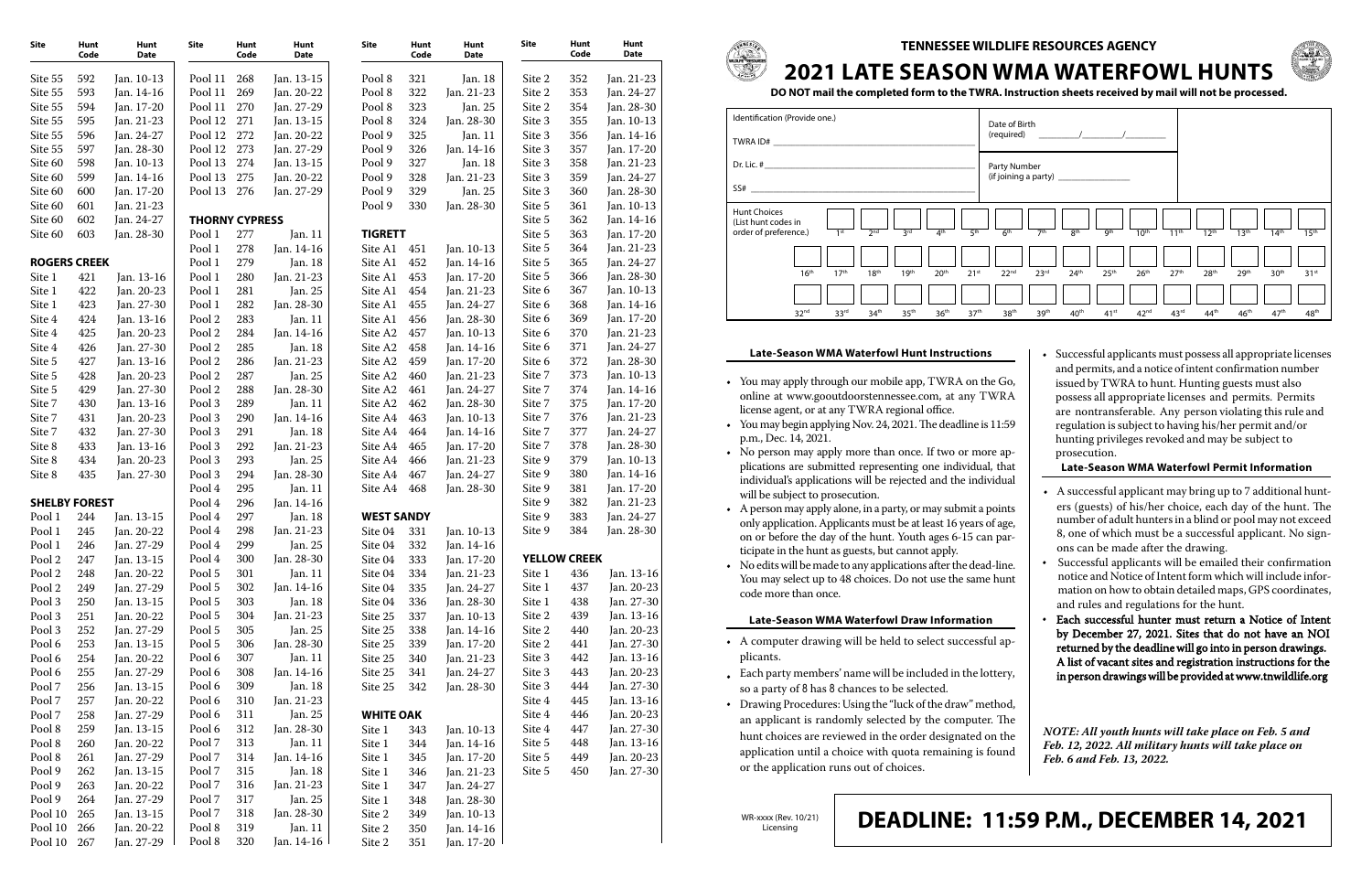| Site                     | Hunt<br>Code   | Hunt<br>Date                 | Site                       | Hunt<br>Code         | Hunt<br>Date             | Site                         | Hunt<br>Code         | Hunt<br>Date             | Site               | Hunt<br>Code         | Hunt<br>Date             | Site               | Hunt<br>Code        | Hunt<br>Date             | Site               | Hunt<br>Code         | Hunt<br>Date             | Site                    | Hunt<br>Code | <b>Hunt</b><br>Date           | <b>Site</b>        | <b>Hunt</b><br>Code | Hunt<br>Date             |
|--------------------------|----------------|------------------------------|----------------------------|----------------------|--------------------------|------------------------------|----------------------|--------------------------|--------------------|----------------------|--------------------------|--------------------|---------------------|--------------------------|--------------------|----------------------|--------------------------|-------------------------|--------------|-------------------------------|--------------------|---------------------|--------------------------|
| <b>AEDC</b>              |                |                              | <b>BOGOTA</b>              |                      |                          | Site 106 109                 |                      | Jan. 21-23               | Site 8             | 408                  | Jan. 27-30               | Site 29            | 540                 | Jan. 28-30               | Site 4             | 487                  | Jan. 10-13               | Site 123 176            |              | Jan. 26-27                    | Site 24            | 212                 | Jan. 24-27               |
| Site 26                  |                | Jan. 12-13                   | Pool 2                     | 52                   | Jan. 11                  | Site 106 110                 |                      | Jan. 24-27               |                    |                      |                          | Site 30            | 541                 | Jan. 10-13               | Site 4             | 488                  | Jan. 14-16               | Site 123 177            |              | Jan. 29-30                    | Site 24            | 213                 | Jan. 28-30               |
| Site 26                  | $\overline{2}$ | Jan. 15-16                   | Pool 2                     | 53                   | Jan. 14-16               | Site 106 111                 |                      | Jan. 28-30               |                    | <b>CHEATHAM LAKE</b> |                          | Site 30            | 542                 | Jan. 14-16               | Site 4             | 489                  | Jan. 17-20               |                         |              |                               | Site 25            | 214                 | Jan. 10-13               |
| Site 26                  |                | Jan. 19-20                   | Pool 2                     | -54                  | Jan. 18                  | Site 107 112                 |                      | Jan. 10-13               | Site 14 130        |                      | Jan. 12-13               | Site 30            | 543                 | Jan. 17-20               | Site 4             | 490                  | Jan. 21-23               |                         |              | <b>JOHN TULLY - FIG FIELD</b> | Site 25            | 215                 | Jan. 14-16               |
| Site 26                  |                | Jan. 22-23                   | Pool 2                     | 55                   | Jan. 21-23               | Site 107 113                 |                      | Jan. 14-16               | Site 14 131        |                      | Jan. 15-16               | Site 30            | 544                 | Jan. 21-23               | Site 4             | 491                  | Jan. 24-27               | Pool 1                  | 178          | Jan. 14-16                    | Site 25            | 216                 | Jan. 17-20               |
| Site 26                  |                | Jan. 26-27                   | Pool 2                     | 56                   | Jan. 25                  | Site 107 114                 |                      | Jan. 17-20               | Site 14            | 132                  | Jan. 19-20               | Site 30            | 545                 | Jan. 24-27               | Site 4             | 492                  | Jan. 28-30               | Pool 1                  | 179          | Jan. 21-23                    | Site 25            | 217                 | Jan. 21-23               |
| Site 26                  | - 6            | Jan. 29-30                   | Pool 2                     | 57                   | Jan. 28-30               | Site 107 115                 |                      | Jan. 21-23               | Site 14            | 133                  | Jan. 22-23               | Site 30            | 546                 | Jan. 28-30               | Site 5             | 493                  | Jan. 10-13               | Pool 1                  | 180          | Jan. 28-30                    | Site 25            | 218                 | Jan. 24-27               |
| Site 28                  |                | Jan. 12-13                   | Pool 4                     | 58                   | Jan. 11                  | Site 107 116                 |                      | Jan. 24-27               | Site 14            | 134                  | Jan. 26-27               | Site 31            | 547                 | Jan. 10-13               | Site 5             | 494<br>495           | Jan. 14-16               | Pool 2                  | 181          | Jan. 14-16                    | Site 25            | 219                 | Jan. 28-30               |
| Site 28<br>Site 28       | -8<br>- 9      | Jan. 15-16<br>Jan. 19-20     | Pool 4<br>Pool 4           | 59<br>-60            | Jan. 14-16               | Site 107 117<br>Site 108 118 |                      | Jan. 28-30<br>Jan. 10-13 | Site 14            | 135                  | Jan. 29-30               | Site 31<br>Site 31 | 548<br>549          | Jan. 14-16<br>Jan. 17-20 | Site 5             | 496                  | Jan. 17-20<br>Jan. 21-23 | Pool 2<br>Pool 2        | 182<br>183   | Jan. 21-23<br>Jan. 28-30      | Site 26<br>Site 26 | 220<br>221          | Jan. 10-13<br>Jan. 14-16 |
| Site 28                  | -10            | Jan. 22-23                   | Pool 4                     | -61                  | Jan. 18<br>Jan. 21-23    | Site 108 119                 |                      | Jan. 14-16               | Site 15<br>Site 15 | 136<br>137           | Jan. 12-13<br>Jan. 15-16 | Site 31            | 550                 | Jan. 21-23               | Site 5<br>Site 5   | 497                  | Jan. 24-27               | Pool 3                  | 184          | Jan. 14-16                    | Site 26            | 222                 | Jan. 17-20               |
| Site 28                  | -11            | Jan. 26-27                   | Pool 4                     | 62                   | Jan. 25                  | Site 108 120                 |                      | Jan. 17-20               | Site 15            | 138                  | Jan. 19-20               | Site 31            | 551                 | Jan. 24-27               | Site 5             | 498                  | Jan. 28-30               | Pool 3                  | 185          | Jan. 21-23                    | Site 26            | 223                 | Jan. 21-23               |
| Site 28                  | 12             | Jan. 29-30                   | Pool 4                     | 63                   | Jan. 28-30               | Site 108 121                 |                      | Jan. 21-23               | Site 15            | 139                  | Jan. 22-23               | Site 31            | 552                 | Jan. 28-30               | Site 6             | 499                  | Jan. 10-13               | Pool 3                  | 186          | Jan. 28-30                    | Site 26            | 224                 | Jan. 24-27               |
| Site 30                  | 13             | Jan. 12-13                   | Pool 7                     | -64                  | Jan. 11                  | Site 108 122                 |                      | Jan. 24-27               | Site 15            | 140                  | Jan. 26-27               | Site 32            | 553                 | Jan. 14-20               | Site 6             | 500                  | Jan. 14-16               | Pool 4                  | 187          | Jan. 14-16                    | Site 26            | 225                 | Jan. 28-30               |
| Site 30                  | 14             | Jan. 15-16                   | Pool 7                     | 65                   | Jan. 14-16               | Site 108 123                 |                      | Jan. 28-30               | Site 15            | 141                  | Jan. 29-30               | Site 32            | 554                 | Jan. 21-27               | Site 6             | 501                  | Jan. 17-20               | Pool 4                  | 188          | Jan. 21-23                    | Site 27            | 226                 | Jan. 10-13               |
| Site 30                  | 15             | Jan. 19-20                   | Pool 7                     | 66                   | Jan. 18                  | Site 133 124                 |                      | Jan. 10-13               | Site 16            | 142                  | Jan. 12-13               | Site 32            | 555                 | Jan. 28-30               | Site 6             | 502                  | Jan. 21-23               | Pool 4                  | 189          | Jan. 28-30                    | Site 27            | 227                 | Jan. 14-16               |
| Site 30                  | 16             | Jan. 22-23                   | Pool 7                     | 67                   | Jan. 21-23               | Site 133 125                 |                      | Jan. 14-16               | Site 16            | 143                  | Jan. 15-16               | Site 33            | 556                 | Jan. 14-20               | Site 6             | 503                  | Jan. 24-27               | Pool 5                  | 190          | Jan. 14-16                    | Site 27            | 228                 | Jan. 17-20               |
| Site 30                  | 17             | Jan. 26-27                   | Pool 7                     | 68                   | Jan. 25                  | Site 133 126                 |                      | Jan. 17-20               | Site 16            | 144                  | Jan. 19-20               | Site 33            | 557                 | Jan. 21-27               | Site 6             | 504                  | Jan. 28-30               | Pool 5                  | 191          | Jan. 21-23                    | Site 27            | 229                 | Jan. 21-23               |
| Site 30                  | 18             | Jan. 29-30                   | Pool 7                     | 69                   | Jan. 28-30               | Site 133 127                 |                      | Jan. 21-23               | Site 16            | 145                  | Jan. 22-23               | Site 33            | 558                 | Jan. 28-30               | Site 7             | 505                  | Jan. 10-13               | Pool 5                  | 191          | Jan. 28-30                    | Site 27            | 230                 | Jan. 24-27               |
| Site 31                  | 19             | Jan. 12-13                   | Pool 12 70                 |                      | Jan. 11                  | Site 133 128                 |                      | Jan. 24-27               | Site 16            | 146                  | Jan. 26-27               | Site 34            | 559                 | Jan. 10-13               | Site 7             | 506                  | Jan. 14-16               | Pool 6                  | 193          | Jan. 14-16                    | Site 27            | -231                | Jan. 28-30               |
| Site 31                  | 20             | Jan. 15-16                   | Pool 12 71                 |                      | Jan. 14-16               | Site 133 129                 |                      | Jan. 28-30               | Site 16            | 147                  | Jan. 29-30               | Site 34            | 560                 | Jan. 14-16               | Site 7             | 507                  | Jan. 17-20               | Pool 6                  | 194          | Jan. 21-23                    | Site 28            | 232                 | Jan. 10-13               |
| Site 31                  | 21             | Jan. 19-20                   | Pool 12 72                 |                      | Jan. 18                  |                              |                      |                          | Site 17            | 148                  | Jan. 12-13               | Site 34            | 561                 | Jan. 17-20               | Site 7             | 508                  | Jan. 21-23               | Pool 6                  | 195          | Jan. 28-30                    | Site 28            | 233                 | Jan. 14-16               |
| Site 31                  | 22             | Jan. 22-23                   | Pool 12 73                 |                      | Jan. 21-23               |                              | <b>CAMDEN UNIT 2</b> |                          | Site 17            | 149                  | Jan. 15-16               | Site 34            | 562                 | Jan. 21-23               | Site 7             | 509                  | Jan. 24-27               | Pool 7                  | 196          | Jan. 14-16                    | Site 28            | 234                 | Jan. 17-20               |
| Site 31                  | 23             | Jan. 26-27                   | Pool 12 74                 |                      | Jan. 25                  | Site 74 94                   |                      | Jan. 10-13               | Site 17            | 150                  | Jan. 19-20               | Site 34            | 563                 | Jan. 24-27               | Site 7             | 510                  | Jan. 28-30               | Pool 7                  | 197          | Jan. 21-23                    | Site 28            | 235                 | Jan. 21-23               |
| Site 31                  | 24             | Jan. 29-30                   | Pool 12 75                 |                      | Jan. 28-30               | Site 74                      | 95                   | Jan. 14-16               | Site 17            | 151                  | Jan. 22-23               | Site 34            | 564                 | Jan. 28-30               | Site 8             | 511                  | Jan. 10-13               | Pool 7                  | 198          | Jan. 28-30                    | Site 28            | 236                 | Jan. 24-27               |
|                          |                |                              | Pool 14 76                 |                      | Jan. 11                  | Site 74 96                   |                      | Jan. 17-20               | Site 17            | 152                  | Jan. 26-27               | Site 35            | 565                 | Jan. 10-13               | Site 8             | 512                  | Jan. 14-16               | Pool 8                  | 199          | Jan. 14-16                    | Site 28            | 237                 | Jan. 28-30               |
| <b>BARKLEY</b>           |                |                              | Pool 14 77                 |                      | Jan. 14-16               | Site 74                      | - 97                 | Jan. 21-23               | Site 17            | 153                  | Jan. 29-30               | Site 35            | 566                 | Jan. 14-16               | Site 8             | 513                  | Jan. 17-20               | Pool 8                  | 200          | Jan. 21-23                    | Site 29            | 238                 | Jan. 10-13               |
|                          |                | Site 07 25 Jan. 15-16; 19-20 | Pool 14 78                 |                      | Jan. 18                  | Site 74 98                   |                      | Jan. 24-27               |                    |                      |                          | Site 35            | 567                 | Jan. 17-20               | Site 8             | 514                  | Jan. 21-23               | Pool 8                  | 201          | Jan. 28-30                    | Site 29            | 239                 | Jan. 14-16               |
|                          |                | Site 07 26Jan. 22-23; 26-27  | Pool 14 79                 |                      | Jan. 21-23               | Site 74 99                   |                      | Jan. 28-30               | <b>GIN CREEK</b>   |                      |                          | Site 35            | 568                 | Jan. 21-23               | Site 8             | 515                  | Jan. 24-27               | Pool 9                  | 202          | Jan. 14-16                    | Site 29            | 240                 | Jan. 17-20               |
| Site 07 27               |                | Jan. 29-30                   | Pool 14 80                 |                      | Jan. 25                  |                              |                      |                          | Site 50            |                      | 154 Jan. 10; 12-13       | Site 35            | 569                 | Jan. 24-27               | Site 8             | 516                  | Jan. 28-30               | Pool 9                  | 203          | Jan. 21-23                    | Site 29            | 241                 | Jan. 21-23               |
|                          |                | Site 10 28 Jan. 15-16; 19-20 | Pool 14 81                 |                      | Jan. 28-30               |                              | <b>CANDIES CREEK</b> |                          | Site 50            | 155                  | Jan. 15-16               | Site 35            | 570                 | Jan. 28-30               | Site 9             | 517                  | Jan. 10-13               | Pool 9                  | 204          | Jan. 28-30                    | Site 29            | 242                 | Jan. 24-27               |
|                          |                | Site 10 29Jan. 22-23; 26-27  | Pool 21 82                 |                      | Jan. 11                  | Site 1                       | 385                  | Jan. 13-16               | Site 50            |                      | 156 Jan. 17; 19-20       | Site 36            | 571                 | Jan. 14-20               | Site 9             | 518                  | Jan. 14-16               | Pool 10                 | 205          | Jan. 14-16                    | Site 29            | 243                 | Jan. 28-30               |
| Site 10 30               |                | Jan. 29-30                   | Pool 21 83                 |                      | Jan. 14-16               | Site 1                       | 386                  | Jan. 20-23               | Site 50            | 157                  | Jan. 22-23               | Site 36            | 572                 | Jan. 21-27               | Site 9             | 519                  | Jan. 17-20               | Pool 10                 | 206          | Jan. 21-23                    |                    |                     |                          |
|                          |                | Site 11 31 Jan. 15-16; 19-20 | Pool 21 84                 |                      | Jan. 18                  | Site 1                       | 387                  | Jan. 27-30               | Site 50            |                      | 158 Jan. 24; 26-27       | Site 36            | 573                 | Jan. 28-30               | Site 9             | 520                  | Jan. 21-23               | Pool 10 207             |              | Jan. 28-30                    | <b>REELFOOT</b>    |                     |                          |
|                          |                | Site 11 32Jan. 22-23; 26-27  | Pool 21 85                 |                      | Jan. 21-23               | Site 2                       | 388                  | Jan. 13-16               | Site 50            | 159                  | Jan. 29-30               |                    |                     |                          | Site 9             | 521                  | Jan. 24-27               |                         |              |                               | Site 8             | 574                 | Jan. 10-13               |
| Site 11 33               |                | Jan. 29-30                   | Pool 21 86                 |                      | Jan. 25                  | Site 2                       | 389                  | Jan. 20-23               | Site 51            |                      | 160 Jan. 10; 12-13       |                    | <b>GOOCH UNIT E</b> |                          | Site 9             | 522                  | Jan. 28-30               | <b>JOHNSONS BOTTOMS</b> |              |                               | Site 8             | 575                 | Jan. 14-16               |
| Site 08 34               |                | Jan. 12-13                   | Pool 21 87                 |                      | Jan. 28-30               | Site 2                       | 390                  | Jan. 27-30               | Site 51            |                      | 161 Jan. 15-16           | Site 1             | 469                 | Jan. 10-13               | Site 10            | 523                  | Jan. 10-13               | Site 1                  | 409          | Jan. 13-16                    | Site 8             | 576                 | Jan. 17-20               |
| Site 08 35               |                | Jan. 15-16                   |                            |                      |                          | Site 3                       | 391                  | Jan. 13-16               | Site 51            |                      | 162 Jan. 17; 19-20       | Site 1             | 470                 | Jan. 14-16               | Site 10            | 524                  | Jan. 14-16               | Site 1                  | 410          | Jan. 20-23                    | Site 8             | 577                 | Jan. 21-23               |
| Site 08 36               |                | Jan. 19-20                   |                            | <b>CAMDEN UNIT 1</b> |                          | Site 3                       | 392                  | Jan. 20-23               | Site 51            | 163                  | Jan. 22-23               | Site 1             | 471                 | Jan. 17-20               | Site 10            | 525                  | Jan. 17-20               | Site 1                  | 411          | Jan. 27-30                    | Site 8             | 578                 | Jan. 24-27               |
| Site 08 37               |                | Jan. 22-23                   | Site 132 88                |                      | Jan. 14-20               | Site 3                       | 393                  | Jan. 27-30               | Site 51            |                      | 164 Jan. 24; 26-27       | Site 1             | 472                 | Jan. 21-23               | Site 10            | 526                  | Jan. 21-23               | Site 2                  | 412          | Jan. 13-16                    | Site 8             | 579                 | Jan. 28-30               |
| Site 08 38               |                | Jan. 26-27                   | Site 132 89                |                      | Jan. 21-27               | Site 4                       | 394                  | Jan. 13-16               | Site 51            | 165                  | Jan. 29-30               | Site 1             | 473<br>474          | Jan. 24-27               | Site 10<br>Site 10 | 527<br>528           | Jan. 24-27<br>Jan. 28-30 | Site 2                  | 413          | Jan. 20-23                    | Site 15            | 580                 | Jan. 10-13               |
| Site 08 39<br>Site 09 40 |                | Jan. 29-30                   | Site 132 90                |                      | Jan. 28-30<br>Jan. 14-20 | Site 4                       | 395                  | Jan. 20-23               |                    |                      |                          | Site 1             | 475                 | Jan. 28-30<br>Jan. 10-13 |                    |                      |                          | Site 2                  | 414          | Jan. 27-30                    | Site 15            | 581<br>582          | Jan. 14-16               |
| Site 09 41               |                | Jan. 12-13<br>Jan. 15-16     | Site 135 91<br>Site 135 92 |                      | Jan. 21-27               | Site 4                       | 396<br>397           | Jan. 27-30<br>Jan. 13-16 |                    | <b>GOOCH UNIT A</b>  |                          | Site 2<br>Site 2   | 476                 | Jan. 14-16               |                    | <b>HAYNES BOTTOM</b> |                          | Site 4                  | 415<br>416   | Jan. 13-16<br>Jan. 20-23      | Site 15<br>Site 15 | 583                 | Jan. 17-20<br>Jan. 21-23 |
| Site 09 42               |                | Jan. 19-20                   | Site 135 93                |                      | Jan. 28-30               | Site 5<br>Site 5             | 398                  | Jan. 20-23               | Site 27<br>Site 27 | 529<br>530           | Jan. 14-20<br>Jan. 21-27 | Site 2             | 477                 | Jan. 17-20               | Site 121 166       |                      | Jan. 12-13               | Site 4<br>Site 4        | 417          | Jan. 27-30                    | Site 15 584        |                     | Jan. 24-27               |
| Site 09 43               |                | Jan. 22-23                   |                            | Site 104 100         | Jan. 10-13               | Site 5                       | 399                  | Jan. 27-30               | Site 27            | 531                  | Jan. 28-30               | Site 2             | 478                 | Jan. 21-23               | Site 121 167       |                      | Jan. 15-16               | Site 5                  | 418          | Jan. 13-16                    | Site 15            | 585                 | Jan. 28-30               |
| Site 09 44               |                | Jan. 26-27                   |                            | Site 104 101         | Jan. 14-16               | Site 6                       | 400                  | Jan. 13-16               | Site 28            | 532                  | Jan. 10-13               | Site 2             | 479                 | Jan. 24-27               | Site 121 168       |                      | Jan. 19-20               | Site 5                  | 419          | Jan. 20-23                    | Site 36 586        |                     | Jan. 10-13               |
| Site 09 45               |                | Jan. 29-30                   |                            | Site 104 102         | Jan. 17-20               | Site 6                       | 401                  | Jan. 20-23               | Site 28            | 533                  | Jan. 14-16               | Site 2             | 480                 | Jan. 28-30               | Site 121 169       |                      | Jan. 22-23               | Site 5                  | 420          | Jan. 27-30                    | Site 36            | 587                 | Jan. 14-16               |
| Site 20 46               |                | Jan. 12-13                   |                            | Site 104 103         | Jan. 21-23               | Site 6                       | 402                  | Jan. 27-30               | Site 28            | 534                  | Jan. 17-20               | Site 3             | 481                 | Jan. 10-13               | Site 121 170       |                      | Jan. 26-27               |                         |              |                               | Site 36            | 588                 | Jan. 17-20               |
| Site 20 47               |                | Jan. 15-16                   |                            | Site 104 104         | Jan. 24-27               | Site 7                       | 403                  | Jan. 13-16               | Site 28            | 535                  | Jan. 21-23               | Site 3             | 482                 | Jan. 14-16               | Site 121 171       |                      | Jan. 29-30               | <b>OLD HICKORY</b>      |              |                               | Site 36            | 589                 | Jan. 21-23               |
| Site 20 48               |                | Jan. 19-20                   |                            | Site 104 105         | Jan. 28-30               | Site 7                       | 404                  | Jan. 20-23               | Site 28            | 536                  | Jan. 24-27               | Site 3             | 483                 | Jan. 17-20               | Site 123 172       |                      | Jan. 12-13               | Site 24                 | 208          | Jan. 10-13                    | Site 36            | 590                 | Jan. 24-27               |
| Site 20 49               |                | Jan. 22-23                   |                            | Site 106 106         | Jan. 10-13               | Site 7                       | 405                  | Jan. 27-30               | Site 28            | 537                  | Jan. 28-30               | Site 3             | 484                 | Jan. 21-23               | Site 123 173       |                      | Jan. 15-16               | Site 24 209             |              | Jan. 14-16                    | Site 36            | 591                 | Jan. 28-30               |
| Site 20 50               |                | Jan. 26-27                   |                            | Site 106 107         | Jan. 14-16               | Site 8                       | 406                  | Jan. 13-16               | Site 29            | 538                  | Jan. 14-20               | Site 3             | 485                 | Jan. 24-27               | Site 123 174       |                      | Jan. 19-20               | Site 24 210             |              | Jan. 17-20                    |                    |                     |                          |
| Site 20 51               |                | Jan. 29-30                   |                            | Site 106 108         | Jan. 17-20               | Site 8                       | 407                  | Jan. 20-23               | Site 29            | 539                  | Jan. 21-27               | Site 3             | 486                 | Jan. 28-30               | Site 123 175       |                      | Jan. 22-23               | Site 24 211             |              | Jan. 21-23                    |                    |                     |                          |
|                          |                |                              |                            |                      |                          |                              |                      |                          |                    |                      |                          |                    |                     |                          |                    |                      |                          |                         |              |                               |                    |                     | (continued on back page) |

| Site               | Hunt<br>Code | Hunt<br>Date                  | Site               | Hunt<br>Code | Hunt<br>Date                  |
|--------------------|--------------|-------------------------------|--------------------|--------------|-------------------------------|
| Site 123           | 176          | Jan. 26-27                    | Site 24            | 212          | Jan. 24-27                    |
| Site 123           | 177          | Jan. 29-30                    | Site 24            | 213          |                               |
|                    |              |                               |                    |              | Jan. 28-30                    |
|                    |              |                               | Site 25            | 214          | Jan. 10-13                    |
|                    |              | <b>JOHN TULLY - FIG FIELD</b> | Site 25            | 215          | Jan. 14-16                    |
| Pool 1             | 178          | Jan. 14-16                    | Site 25            | 216          | Jan. 17-20                    |
| Pool 1             | 179          | Jan. 21-23                    | Site 25            | 217          | Jan. 21-23                    |
| Pool 1             | 180          | Jan. 28-30                    | Site 25            | 218          | Jan. 24-27                    |
| Pool <sub>2</sub>  | 181          | Jan. 14-16                    | Site 25            | 219          | Jan. 28-30                    |
| Pool 2             | 182          | Jan. 21-23                    | Site 26            | 220          | Jan. 10-13                    |
| Pool 2             | 183          | Jan. 28-30                    | Site 26            | 221          | Jan. 14-16                    |
| Pool 3             | 184          | Jan. 14-16                    | Site 26            | 222          | Jan. 17-20                    |
| Pool 3             | 185          | Jan. 21-23                    | Site 26            | 223          | Jan. 21-23                    |
| Pool 3             | 186          | Jan. 28-30                    | Site 26            | 224          | Jan. 24-27                    |
| Pool 4             | 187          | Jan. 14-16                    | Site 26            | 225          | Jan. 28-30                    |
| Pool 4             | 188          | Jan. 21-23                    | Site 27            | 226          | Jan. 10-13                    |
| Pool 4             | 189          | Jan. 28-30                    | Site 27            | 227          | Jan. 14-16                    |
| Pool 5             | 190          | Jan. 14-16                    | Site 27            | 228          | Jan. 17-20                    |
| Pool 5             | 191          | Jan. 21-23                    | Site 27            | 229          | Jan. 21-23                    |
| Pool 5             | 191          | Jan. 28-30                    | Site 27            | 230          | Jan. 24-27                    |
| Pool 6             | 193          | Jan. 14-16                    | Site 27            | 231          | Jan. 28-30                    |
| Pool 6             | 194          | Jan. 21-23                    | Site 28            | 232          | Jan. 10-13                    |
| Pool 6             | 195          | Jan. 28-30                    | Site 28            | 233          | Jan. 14-16                    |
| Pool 7             | 196          | Jan. 14-16                    | Site 28            | 234          | Jan. 17-20                    |
| Pool 7             | 197          | Jan. 21-23                    | Site 28            | 235          | Jan. 21-23                    |
| Pool 7             | 198          | Jan. 28-30                    | Site 28            | 236          | Jan. 24-27                    |
| Pool 8             | 199          | Jan. 14-16                    | Site 28<br>Site 29 | 237          | Jan. 28-30                    |
| Pool 8<br>Pool 8   | 200          | Jan. 21-23                    | Site 29            | 238<br>239   | Jan. 10-13<br>Jan. 14-16      |
| Pool 9             | 201<br>202   | Jan. 28-30                    | Site 29            | 240          | Jan. 17-20                    |
| Pool 9             | 203          | Jan. 14-16<br>Jan. 21-23      | Site 29            | 241          | Jan. 21-23                    |
| Pool 9             | 204          | Jan. 28-30                    | Site 29            | 242          | Jan. 24-27                    |
| Pool 10            | 205          | Jan. 14-16                    | Site 29            | 243          | Jan. 28-30                    |
| Pool 10            | 206          | Jan. 21-23                    |                    |              |                               |
| Pool 10            | 207          | Jan. 28-30                    | <b>REELFOOT</b>    |              |                               |
|                    |              |                               | Site 8             | 574          | Jan. 10-13                    |
|                    |              | <b>JOHNSONS BOTTOMS</b>       | Site 8             | 575          | Jan. 14-16                    |
| Site 1             | 409          | Jan. 13-16                    | Site 8             | 576          | Jan. 17-20                    |
| Site 1             | 410          | Jan. 20-23                    | Site 8             | 577          | Jan. 21-23                    |
| Site 1             | 411          | Jan. 27-30                    | Site 8             | 578          | Jan. 24-27                    |
| Site 2             | 412          | Jan. 13-16                    | Site 8             | 579          | Jan. 28-30                    |
| Site 2             | 413          | Jan. 20-23                    | Site 15            | 580          | Jan. 10-13                    |
| Site 2             | 414          | Jan. 27-30                    | Site 15            | 581          | Jan. 14-16                    |
| Site 4             | 415          | Jan. 13-16                    | Site 15            | 582          | Jan. 17-20                    |
| Site 4             | 416          | Jan. 20-23                    | Site 15            | 583          | Jan. 21-23                    |
| Site 4             | 417          | Jan. 27-30                    | Site 15            | 584          | Jan. 24-27                    |
| Site 5             | 418          | Jan. 13-16                    | Site 15            | 585          | Jan. 28-30                    |
| Site 5             | 419          | Jan. 20-23                    | Site 36            | 586          | Jan. 10-13                    |
| Site 5             | 420          | Jan. 27-30                    | Site 36            | 587          | Jan. 14-16                    |
|                    |              |                               | Site 36            | 588          | Jan. 17-20                    |
| <b>OLD HICKORY</b> |              |                               | Site 36            | 589          | Jan. 21-23                    |
| Site 24            | 208          | Jan. 10-13                    | Site 36            | 590          | Jan. 24-27                    |
| Site 24            | 209          | Jan. 14-16                    | Site 36            | 591          | Jan. 28-30                    |
| Site 24            | 210          | Jan. 17-20                    |                    |              |                               |
| Site 24            | 211          | Jan. 21-23                    |                    |              | <i>continued on hack nage</i> |